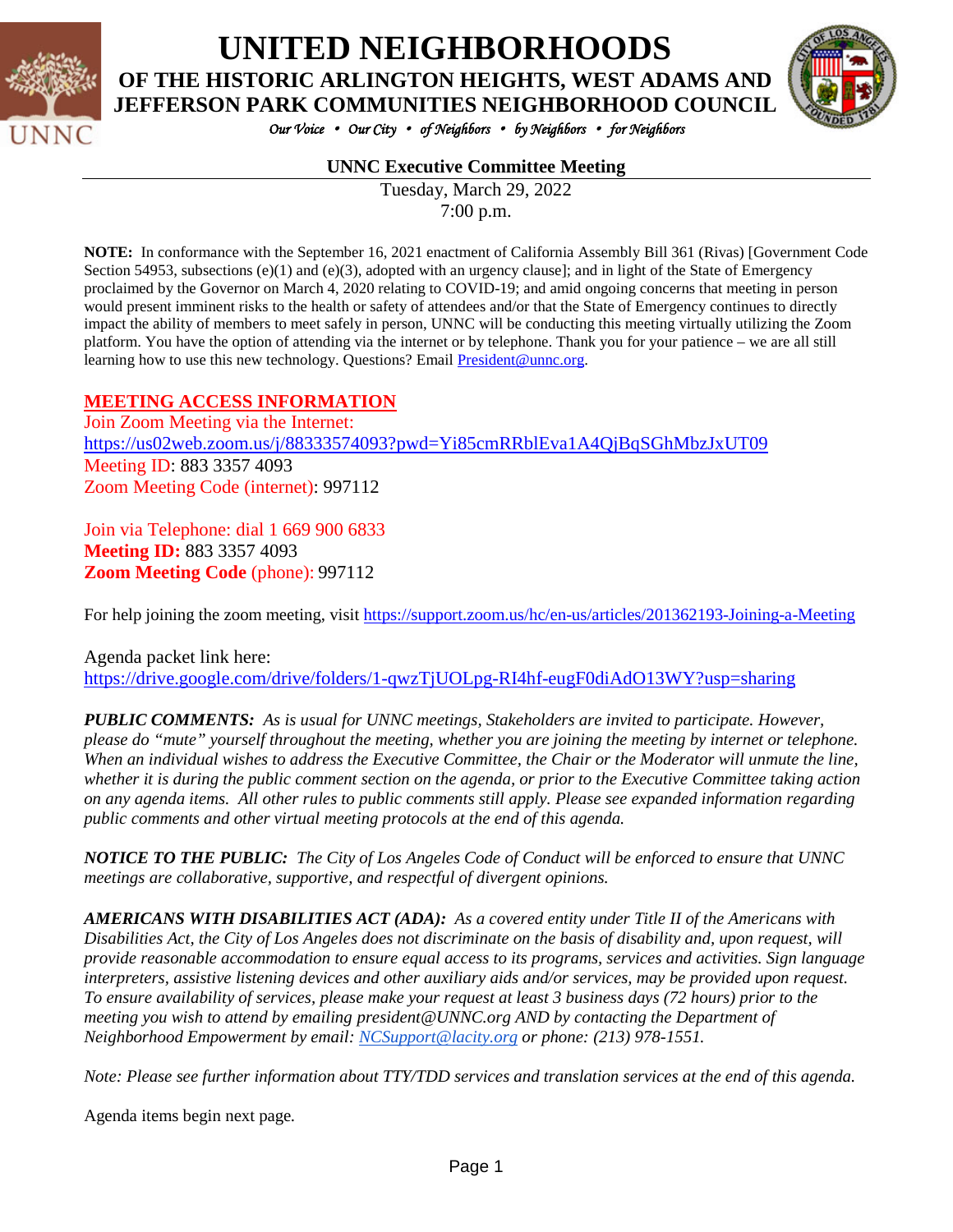

# **UNITED NEIGHBORHOODS OF THE HISTORIC ARLINGTON HEIGHTS, WEST ADAMS AND JEFFERSON PARK COMMUNITIES NEIGHBORHOOD COUNCIL**



*Our Voice* • *Our City* • *of Neighbors* • *by Neighbors* • *for Neighbors* 

## **AGENDA**

1). **Determination to continue to hold meetings virtually**: The Board of Neighborhood Commissioners (BONC) and the Department of Neighborhood Empowerment, with guidance from the Los Angeles City Attorney, have established that BONC has the authority to adopt AB 361 Findings Pursuant to Government Code Section 54953(E)(1)(b)-(c) on behalf of the City's neighborhood councils, and to determine that due to the Covid-19 state of emergency, meeting in person would present imminent risks to the health or safety of attendees. This meeting is being conducted virtually pursuant to that directive.

*AB 361 also defines more clearly how legislative bodies, including neighborhood councils, should prepare their agendas to provide for public access. Legislative bodies shall allow a reasonable amount of time per agenda item to allow public members the opportunity to provide public comment. If the agendas are "timed," then the legislative body shall not close the public comment period for the agenda item to provide public comment until that timed public comment period has elapsed.*

| $7:00$ p.m. | (2) | <b>Call to Order</b>                                                 |
|-------------|-----|----------------------------------------------------------------------|
|             | (3) | <b>General Public Comment/Announcements</b> – 1 min. per speaker     |
| 7:05        | (4) | <b>Budget Training and Development – PRESENTATION AND DISCUSSION</b> |
| 8:05        | (5) | <b>Follow-up to Previous Items / Old Business -- DISCUSSION</b>      |
| $8:10$ p.m. | (6) | <b>Adjourn</b>                                                       |

*Time allocations for agenda items are approximate and may be shortened or lengthened at the discretion of the Chairperson.*

**Future Meetings**: The next regularly scheduled UNNC Executive Committee meeting is **Tuesday, April 19**, **2022**, at 7 p.m., subject to cancellation if no agenda items. *(Standing Executive Committee meetings are held on the 3rd Tuesday of the month, currently via Zoom.)*

**Further AB 361 Updates**: Public comment cannot be required to be submitted in advance of the meeting, only real-time public comment is required. If there are any broadcasting interruptions that prevent the public from observing or hearing the meeting, the meeting must be recessed or adjourned. If members of the public are unable to provide public comment or be heard due to issues within the Neighborhood Council's control, the meeting must be recessed or adjourned.

Comments from the public on agenda items will be heard only when the respective item is being considered. Comments from the public on other matters not appearing on the agenda that are within the Board's jurisdiction will be heard during the General Public Comment period. Please note that under the Brown Act, the Board is prevented from acting on a matter that you bring to its attention during the General Public Comment period; however, the issue raised by a member of the public may become the subject of a future Board meeting. Public comment is limited to 1 minute per speaker, unless waived by the presiding officer of the Board.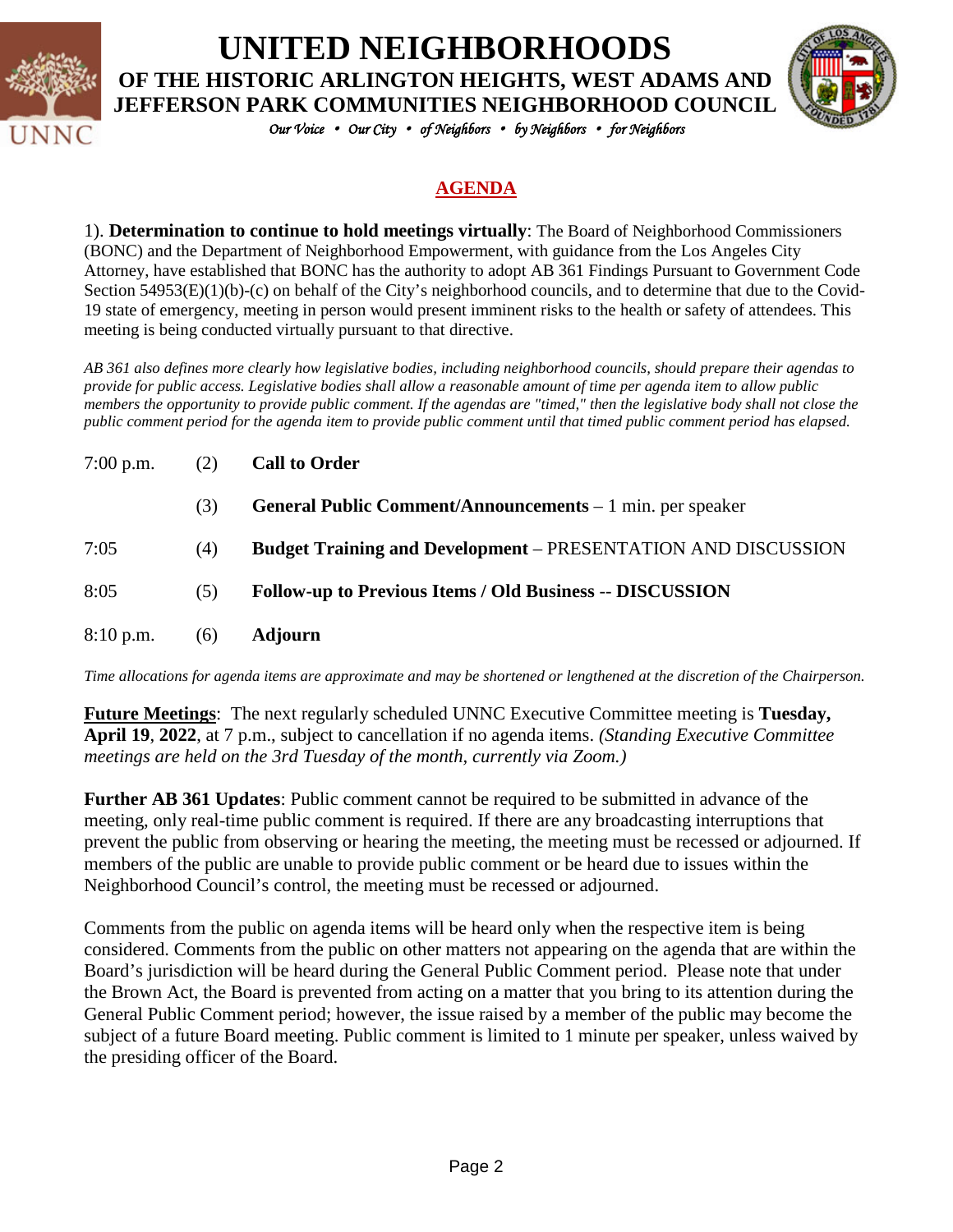

# **UNITED NEIGHBORHOODS OF THE HISTORIC ARLINGTON HEIGHTS, WEST ADAMS AND JEFFERSON PARK COMMUNITIES NEIGHBORHOOD COUNCIL**



*Our Voice* • *Our City* • *of Neighbors* • *by Neighbors* • *for Neighbors* 

The agendas for the UNNC meetings are normally posted for public review at some locations that are currently closed due to the COVID-19 crisis. However, this agenda is posted at the following location: South Seas House, 2301 West 24<sup>th</sup> Street, Los Angeles 90018. The agenda is also posted as usual at the UNNC's official website at [www.UNNC.org.](http://www.unnc.org/)where you can also sign up to be notified of future meetings and events. Stakeholders may also subscribe to the City of Los Angeles Early Notification System (ENS), through the City's website at [https://www.lacity.org/government/subscribe](https://www.lacity.org/government/subscribe-agendasnotifications/subscribe-other-meetings-agendas-and-documents)[agendasnotifications/subscribe-other-meetings-agendas-and-documents,](https://www.lacity.org/government/subscribe-agendasnotifications/subscribe-other-meetings-agendas-and-documents) to receive notices for UNNC meetings (and other government entities). For more information, you may also contact the President of UNNC, at [president@UNNC.org](mailto:president@UNNC.org) or at 323-731-8686.

## **Telecommunication Relay Services**

Telephone communication is one of the most important forms of communication in society today. Due to advancements in technology, telephone devices have evolved with new services and capabilities. Individuals who are deaf and hard of hearing, and individuals with a speech disability are following these trends and are rapidly migrating to more advanced telecommunications methods, both for peer-topeer and third-party telecommunications relay service (TRS) communications.

Telecommunications Relay Service is a telephone service that allows persons with hearing or speech disabilities to place and receive telephone calls. TRS is available in all 50 states, the District of Columbia, Puerto Rico and the U.S. territories for local and/or long distance calls. TRS providers generally telephone companies - are compensated for the costs of providing TRS from either a state or a federal fund. There is no cost to the TRS user. What forms of TRS are available? There are several forms of TRS, depending on the particular needs of the user and the equipment available: TRS includes: Text to Voice TIY-Based TRS; Speech-to-Speech Relay Service; Shared Non-English Language Relay Service; Captioned Telephone Relay Service; Internet Protocol Relay Service; and Video Relay Service.

Please visit this site for detail descriptions: <https://www.fcc.gov/consumers/guides/telecommunications-relay-service-trs>

Don't hang up! Some people hang up on TRS calls because they think the CA is a telemarketer. If you hear, "Hello. This is the relay service ... "when you pick up the phone, please don't hang up! You are about to talk, through a TRS provider, to a person who is deaf, hard-of-hearing, or has a speech disability.

Telecommunications Relay Service is a telephone service that allows persons with hearing or speech disabilities to place and receive telephone calls. If you have limitations hearing or speaking a speciallytrained Communications Assistant (CA) can relay telephone conversations for all of your calls. In California, dial 711to reach the California Relay Service (CRS). If you prefer having your calls immediately answered in your mode of communication, dial one of the toll-free modality- and languagespecific numbers below. The call will be routed to the CRS provider.

TTY/VCO/HCO to Voice 1-800-735-29291/English 800-855-3000/Spanish